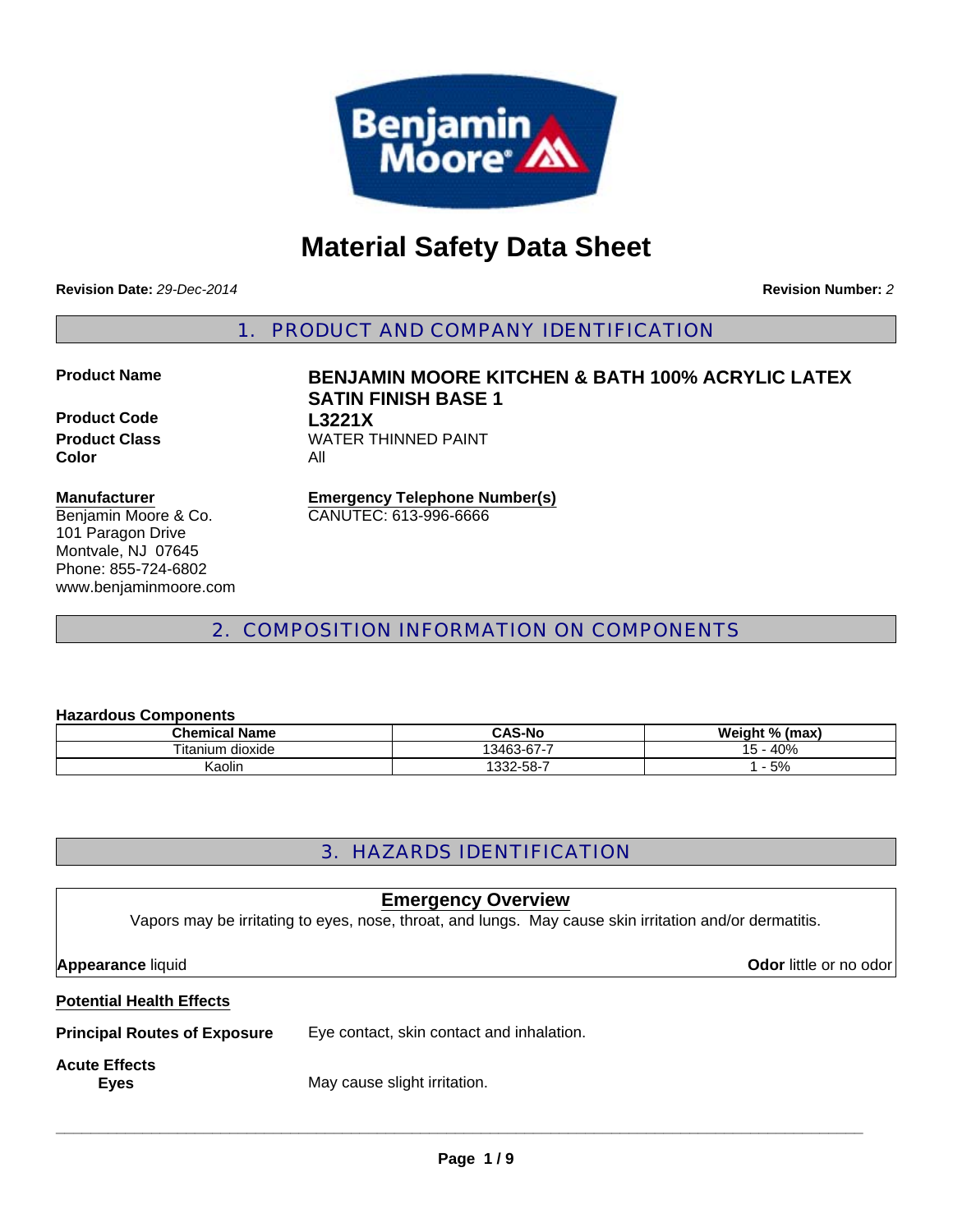| <b>Skin</b><br><b>Inhalation</b><br>Ingestion                                                                                                                                   |                                                          | Substance may cause slight skin irritation.<br>May cause irritation of respiratory tract. |                      | Ingestion may cause gastrointestinal irritation, nausea, vomiting and diarrhea. |
|---------------------------------------------------------------------------------------------------------------------------------------------------------------------------------|----------------------------------------------------------|-------------------------------------------------------------------------------------------|----------------------|---------------------------------------------------------------------------------|
| <b>Chronic Effects</b>                                                                                                                                                          |                                                          |                                                                                           |                      | Repeated contact may cause allergic reactions in very susceptible persons.      |
|                                                                                                                                                                                 | See Section 11 for additional Toxicological information. |                                                                                           |                      |                                                                                 |
|                                                                                                                                                                                 | <b>Aggravated Medical Conditions</b>                     | None known                                                                                |                      |                                                                                 |
| HMIS                                                                                                                                                                            | Health: 1                                                | <b>Flammability: 0</b>                                                                    | <b>Reactivity: 0</b> | $PPE: -$                                                                        |
| <b>HMIS Legend</b><br>0 - Minimal Hazard<br>1 - Slight Hazard<br>2 - Moderate Hazard<br>3 - Serious Hazard<br>4 - Severe Hazard<br>* - Chronic Hazard<br>handling instructions. | X - Consult your supervisor or S.O.P. for "Special"      |                                                                                           |                      |                                                                                 |

 $\Box$ 

*Note: The PPE rating has intentionally been left blank. Choose appropriate PPE that will protect employees from the hazards the material will present under the actual normal conditions of use.*

*Caution: HMIS® ratings are based on a 0-4 rating scale, with 0 representing minimal hazards or risks, and 4 representing significant hazards or risks. Although HMIS® ratings are not required on MSDSs under 29 CFR 1910.1200, the preparer, has chosen to provide them. HMIS® ratings are to be used only in conjunction with a fully implemented HMIS® program by workers who have received appropriate HMIS® training. HMIS® is a registered trade and service mark of the NPCA. HMIS® materials may be purchased exclusively from J. J. Keller (800) 327-6868.*

#### 4. FIRST AID MEASURES

| <b>General Advice</b>     | No hazards which require special first aid measures.                                               |
|---------------------------|----------------------------------------------------------------------------------------------------|
| <b>Eye Contact</b>        | Rinse thoroughly with plenty of water for at least 15 minutes and consult a physician.             |
| <b>Skin Contact</b>       | Wash off immediately with soap and plenty of water removing all contaminated<br>clothes and shoes. |
| <b>Inhalation</b>         | Move to fresh air. If symptoms persist, call a physician.                                          |
| Ingestion                 | Clean mouth with water and afterwards drink plenty of water. Consult a physician if<br>necessary.  |
| <b>Notes To Physician</b> | Treat symptomatically                                                                              |

#### 5. FIRE-FIGHTING MEASURES

| <b>Suitable Extinguishing Media</b>                                                                                  | Use extinguishing measures that are appropriate to local<br>circumstances and the surrounding environment. |
|----------------------------------------------------------------------------------------------------------------------|------------------------------------------------------------------------------------------------------------|
| <b>Protective Equipment And Precautions For Firefighters</b> As in any fire, wear self-contained breathing apparatus | pressure-demand, MSHA/NIOSH (approved or equivalent)<br>and full protective gear.                          |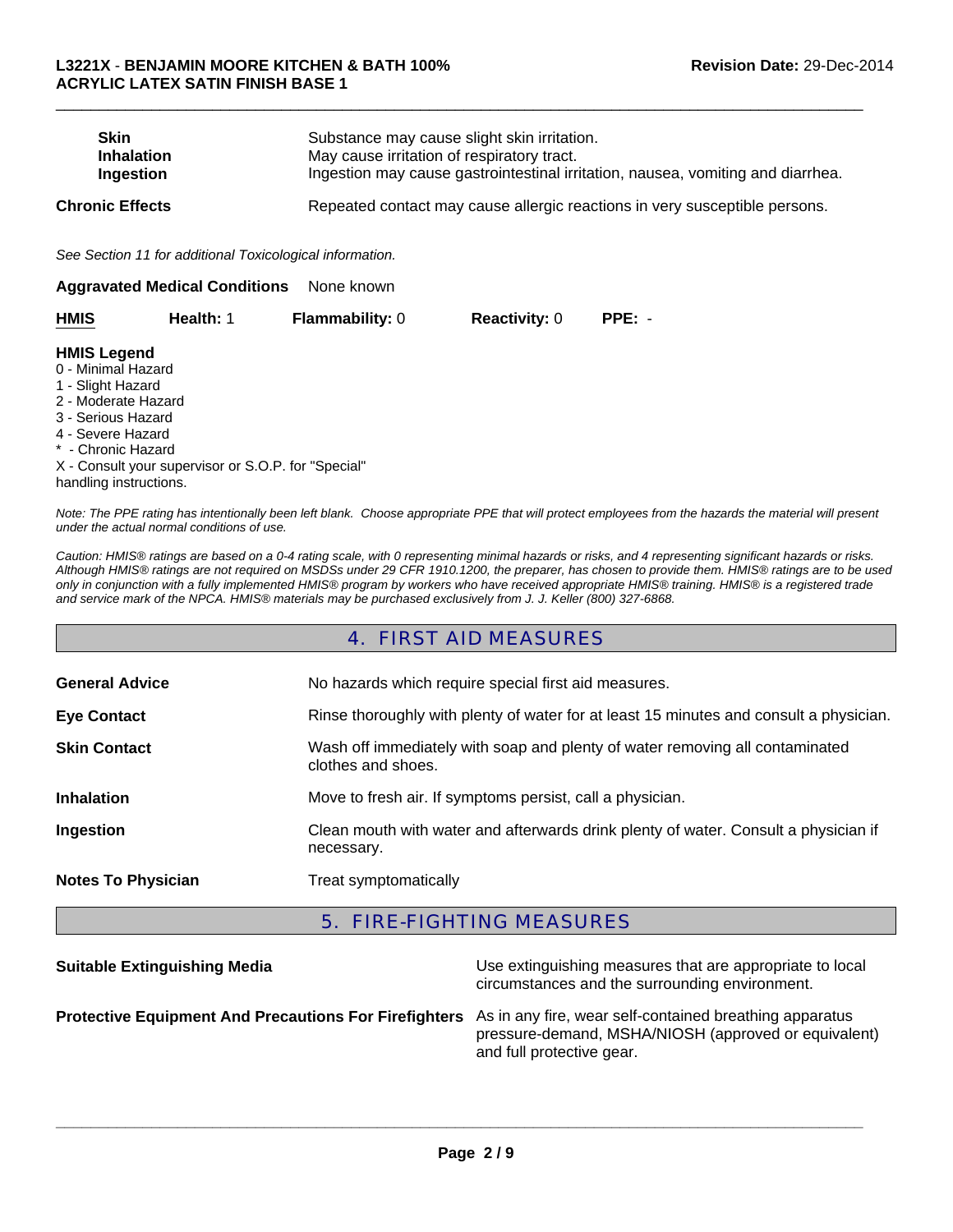| <b>Specific Hazards Arising From The Chemical</b>                                                 | Closed containers may rupture if exposed to fire or extreme<br>heat. |  |
|---------------------------------------------------------------------------------------------------|----------------------------------------------------------------------|--|
| <b>Sensitivity To Mechanical Impact</b>                                                           | No.                                                                  |  |
| <b>Sensitivity To Static Discharge</b>                                                            | No.                                                                  |  |
| <b>Flash Point Data</b><br>Flash Point (°F)<br>Flash Point (°C)<br><b>Flash Point Method</b>      | Not applicable<br>Not applicable<br>Not applicable                   |  |
| <b>Flammability Limits In Air</b><br><b>Upper Explosion Limit</b><br><b>Lower Explosion Limit</b> | Not applicable<br>Not applicable                                     |  |
| <b>NFPA</b><br>Health: 1<br><b>Flammability: 0</b>                                                | <b>Instability: 0</b><br><b>Special: Not Applicable</b>              |  |

 $\Box$ 

#### **NFPA Legend**

- 0 Not Hazardous
- 1 Slightly
- 2 Moderate
- 3 High
- 4 Severe

*The ratings assigned are only suggested ratings, the contractor/employer has ultimate responsibilities for NFPA ratings where this system is used.*

*Additional information regarding the NFPA rating system is available from the National Fire Protection Agency (NFPA) at www.nfpa.org.*

#### 6. ACCIDENTAL RELEASE MEASURES

| <b>Personal Precautions</b>      | Avoid contact with skin, eyes and clothing. Ensure adequate ventilation.                                                                                                      |
|----------------------------------|-------------------------------------------------------------------------------------------------------------------------------------------------------------------------------|
| <b>Environmental Precautions</b> | Prevent further leakage or spillage if safe to do so.                                                                                                                         |
| <b>Methods For Clean-Up</b>      | Soak up with inert absorbent material. Sweep up and shovel into suitable containers<br>for disposal.                                                                          |
| <b>Other Information</b>         | None known                                                                                                                                                                    |
|                                  | <b>7. HANDLING AND STORAGE</b>                                                                                                                                                |
| <b>Handling</b>                  | Avoid contact with skin, eyes and clothing. Avoid breathing vapors, spray mists or<br>sanding dust. In case of insufficient ventilation, wear suitable respiratory equipment. |
| <b>Storage</b>                   | Keep container tightly closed. Keep out of the reach of children.                                                                                                             |

### 8. EXPOSURE CONTROLS / PERSONAL PROTECTION

#### **Exposure Limits**

#### **Hazardous Components**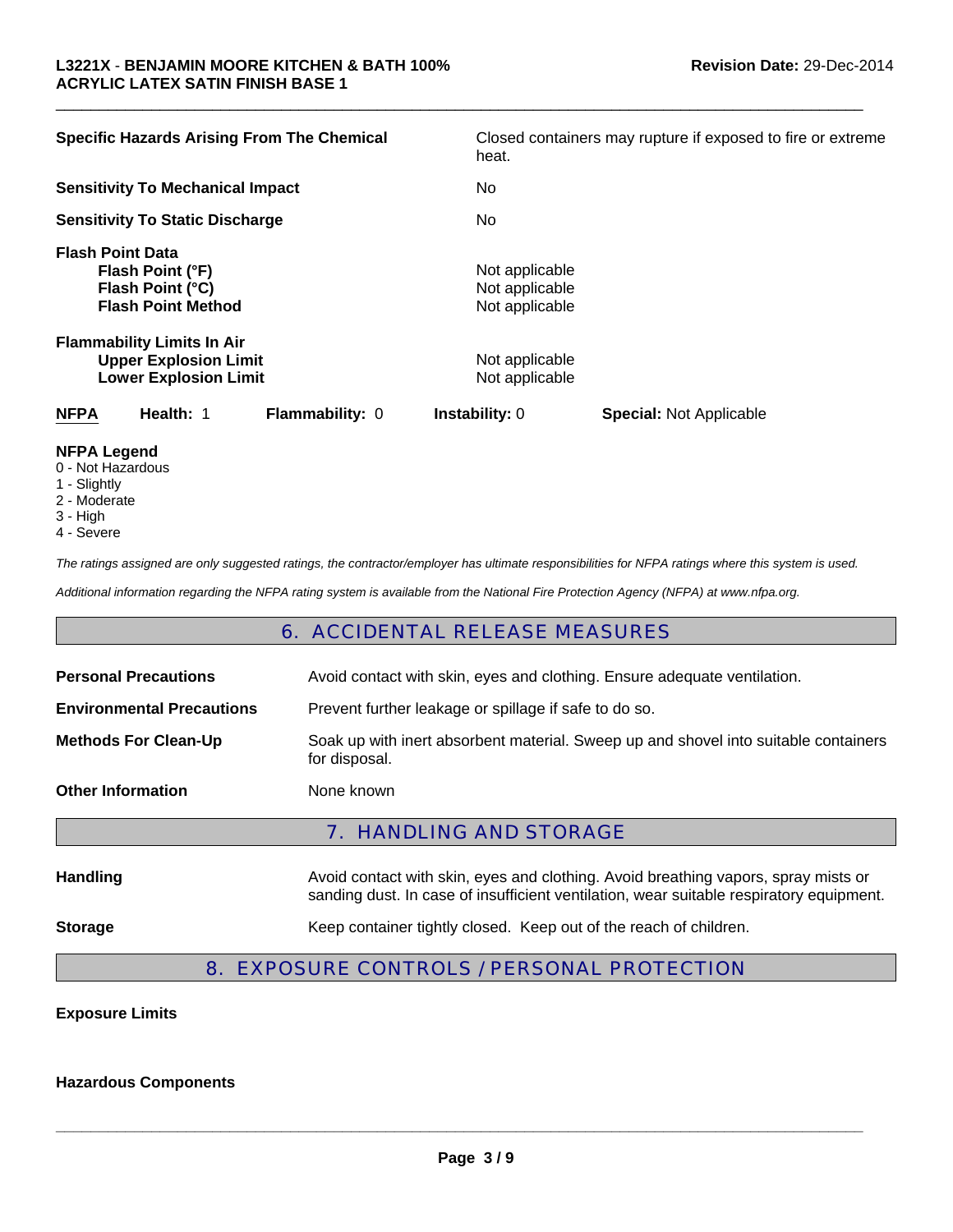#### **L3221X** - **BENJAMIN MOORE KITCHEN & BATH 100% Revision Date:** 29-Dec-2014 **ACRYLIC LATEX SATIN FINISH BASE 1**

| <b>Chemical Name</b> | <b>ACGIH</b>               | <b>Alberta</b>             | <b>British Columbia</b>                                                                                                | <b>Ontario</b>                                                                                     | Quebec                                  |
|----------------------|----------------------------|----------------------------|------------------------------------------------------------------------------------------------------------------------|----------------------------------------------------------------------------------------------------|-----------------------------------------|
| Titanium dioxide     | 10 mg/m <sup>3</sup> - TWA | 10 mg/m <sup>3</sup> - TWA | 10 mg/m <sup>3</sup> - TWA<br>$3$ mg/m <sup>3</sup> - TWA                                                              | 10 mg/m <sup>3</sup> - TWA                                                                         | 10 mg/m <sup>3</sup> -<br><b>TWAEV</b>  |
| Kaolin               | 2 mg/m <sup>3</sup> - TWA  | 2 mg/m <sup>3</sup> - TWA  | 2 mg/m <sup>3</sup> - TWA<br>particulate matter<br>containing no<br>asbestos and less<br>than 1% crystalline<br>silica | 2 mg/m <sup>3</sup> - TWAEV<br>containing no<br>asbestos and less<br>than 1% crystalline<br>silica | $\frac{1}{2}$ mg/m <sup>3</sup> - TWAEV |

 $\Box$ 

#### **Legend**

ACGIH - American Conference of Governmental Industrial Hygienists Alberta - Alberta Occupational Exposure Limits British Columbia - British Columbia Occupational Exposure Limits Ontario - Ontario Occupational Exposure Limits Quebec - Quebec Occupational Exposure Limits N/E - Not established

| <b>Engineering Measures</b>          | Ensure adequate ventilation, especially in confined areas.                        |
|--------------------------------------|-----------------------------------------------------------------------------------|
| <b>Personal Protective Equipment</b> |                                                                                   |
| <b>Eye/Face Protection</b>           | Safety glasses with side-shields.                                                 |
| <b>Skin Protection</b>               | Protective gloves and impervious clothing                                         |
| <b>Respiratory Protection</b>        | In case of insufficient ventilation wear suitable respiratory equipment.          |
| <b>Hygiene Measures</b>              | Avoid contact with skin, eyes and clothing. Remove and wash contaminated clothing |

# 9. PHYSICAL AND CHEMICAL PROPERTIES

before re-use. Wash thoroughly after handling.

| Appearance<br>Odor                | liquid<br>little or no odor |
|-----------------------------------|-----------------------------|
|                                   | 10.2 - 10.6                 |
| Density (Ibs/gal)                 | 1.22 - 1.27                 |
| <b>Specific Gravity</b>           |                             |
| рH                                | Not available               |
| <b>Viscosity (centistokes)</b>    | Not available               |
| <b>Evaporation Rate</b>           | Not available               |
| <b>Vapor Pressure</b>             | Not available               |
| <b>Vapor Density</b>              | Not available               |
| Wt. % Solids                      | 45 - 55                     |
| <b>Vol. % Solids</b>              | $30 - 40$                   |
| Wt. % Volatiles                   | 45 - 55                     |
| Vol. % Volatiles                  | $60 - 70$                   |
| <b>VOC Regulatory Limit (g/L)</b> | < 50                        |
| <b>Boiling Point (°F)</b>         | 212                         |
| <b>Boiling Point (°C)</b>         | 100                         |
| <b>Freezing Point (°F)</b>        | 32                          |
| <b>Freezing Point (°C)</b>        | 0                           |
| Flash Point (°F)                  | Not applicable              |
| Flash Point (°C)                  | Not applicable              |
| <b>Flash Point Method</b>         | Not applicable              |
| <b>Upper Explosion Limit</b>      | Not available               |
| <b>Lower Explosion Limit</b>      | Not available               |
|                                   |                             |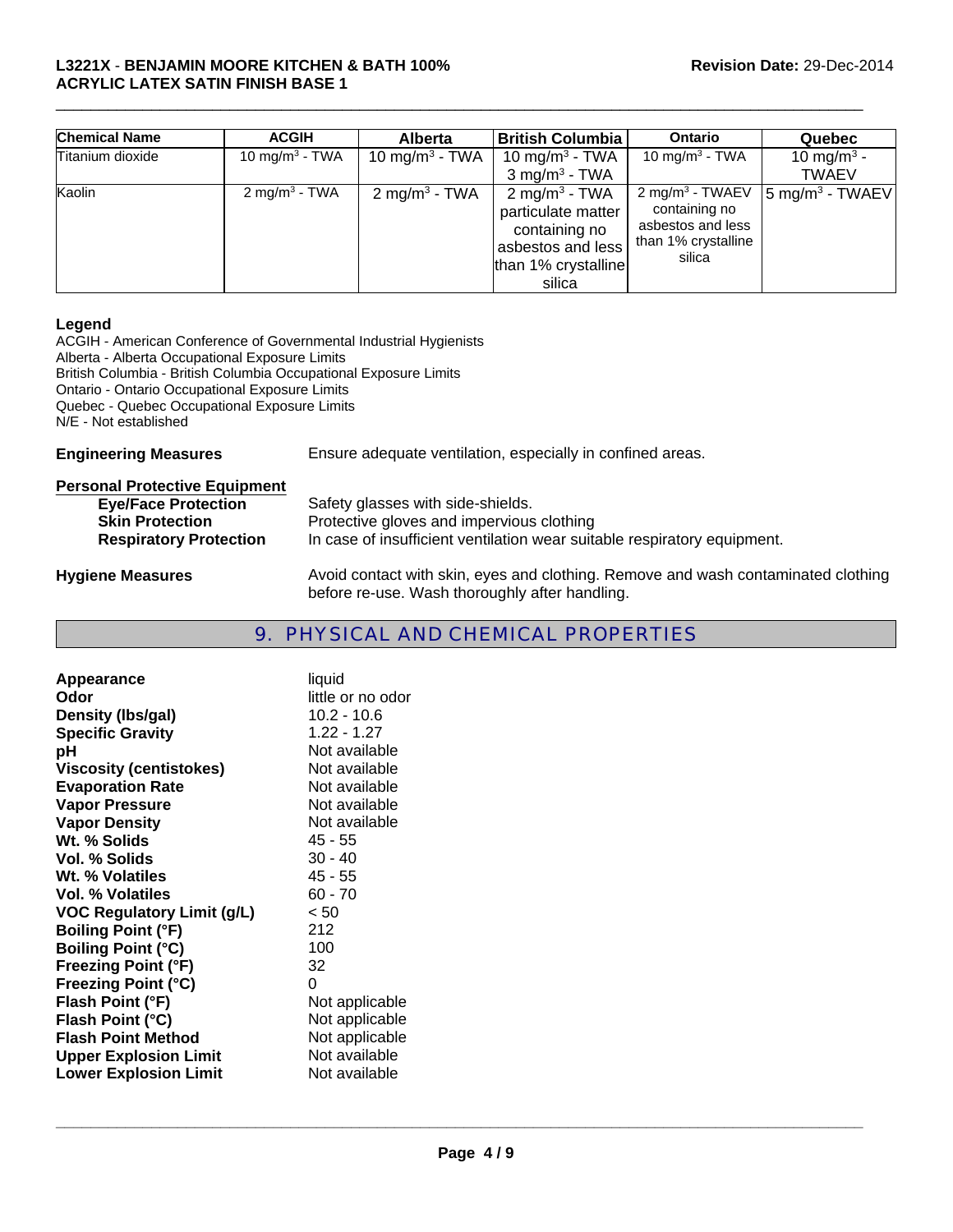# 9. PHYSICAL AND CHEMICAL PROPERTIES

 $\Box$ 

# 10. STABILITY AND REACTIVITY

| <b>Chemical Stability</b>                 | Stable under normal conditions.          |
|-------------------------------------------|------------------------------------------|
| <b>Conditions To Avoid</b>                | Prevent from freezing                    |
| <b>Incompatible Materials</b>             | No materials to be especially mentioned  |
| <b>Hazardous Decomposition Products</b>   | None under normal use.                   |
| <b>Possibility Of Hazardous Reactions</b> | Hazardous polymerisation will not occur. |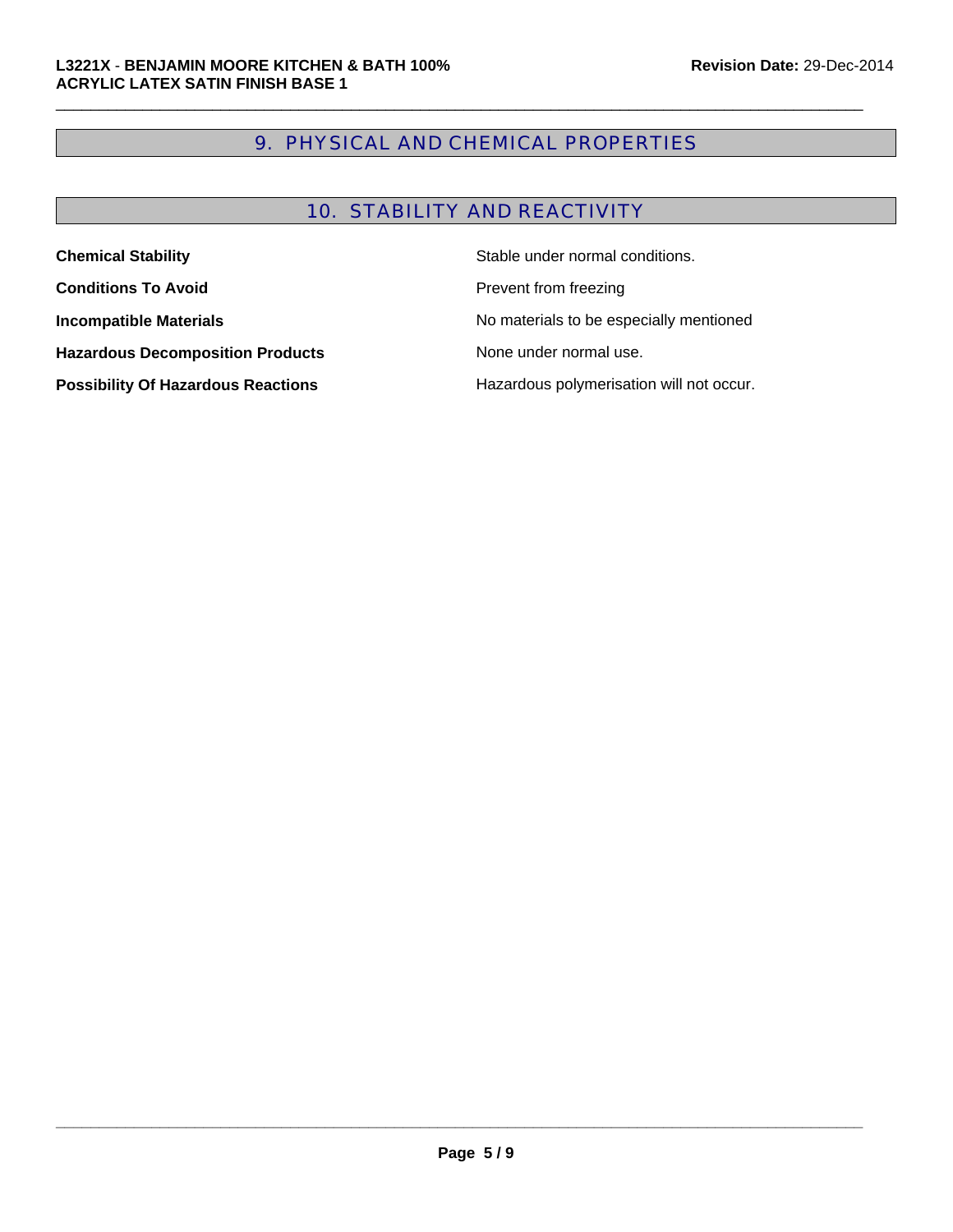# 11. TOXICOLOGICAL INFORMATION

 $\Box$ 

#### **Acute Toxicity**

**Product** No information available

#### **Component**

LD50 Oral: > 10000 mg/kg (Rat) LD50 Dermal:  $> 10000$  mg/m<sup>3</sup> (Rabbit) Titanium dioxide LC50 Inhalation (Dust):  $> 6.82$  mg/L (Rat, 4 hr.)

LD50 Oral: > 5000 mg/kg (Rat) Kaolin

#### **Chronic Toxicity**

#### **Carcinogenicity**

The information below indicates whether each agency has listed any ingredient as a carcinogen:

| <b>Chemical Name</b> | <b>ACGIH</b> | <b>IARC</b>   | <b>NTP</b> | <b>OSHA</b> |
|----------------------|--------------|---------------|------------|-------------|
|                      |              |               |            | Carcinogen  |
|                      |              | 2B - Possible |            | ∟isted      |
| Titanium dioxide     |              | Human         |            |             |
|                      |              | Carcinogen    |            |             |

• Although IARC has classified titanium dioxide as possibly carcinogenic to humans (2B), their summary concludes: "No significant exposure to titanium dioxide is thought to occur during the use of products in which titanium dioxide is bound to other materials, such as paint."

#### **Legend**

ACGIH - American Conference of Governmental Industrial Hygienists IARC - International Agency for Research on Cancer NTP - National Toxicity Program OSHA - Occupational Safety & Health Administration

# 12. ECOLOGICAL INFORMATION

#### **Ecotoxicity Effects**

**Product Acute Toxicity to Fish** No information available

#### **Acute Toxicity to Aquatic Invertebrates**

No information available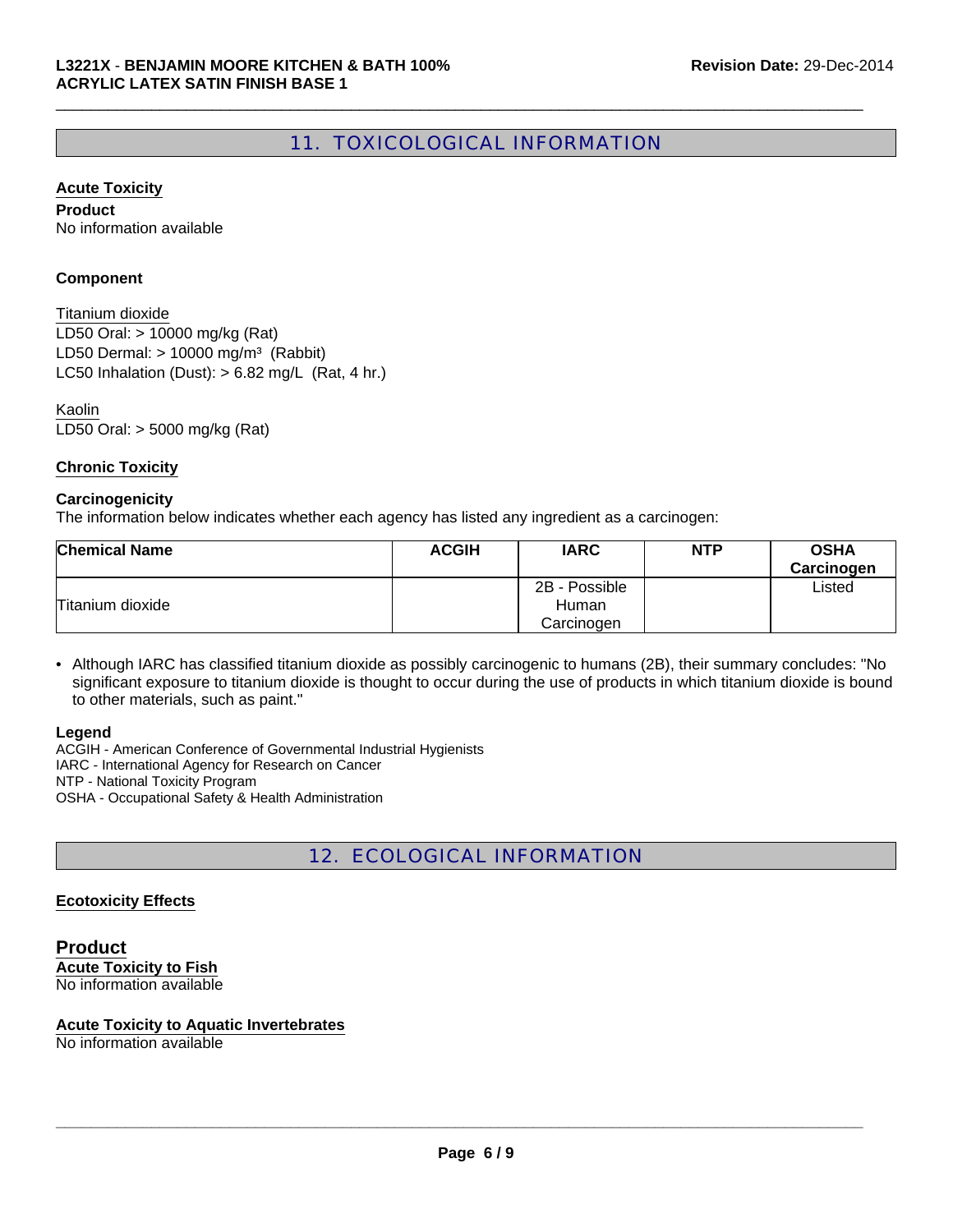# 12. ECOLOGICAL INFORMATION

 $\Box$ 

#### **Acute Toxicity to Aquatic Plants** No information available

#### **Component Acute Toxicity to Fish**

LC50: >1000 mg/L (Fathead Minnow - 96 hr.) Titanium dioxide

### **Acute Toxicity to Aquatic Invertebrates**

No information available

#### **Acute Toxicity to Aquatic Plants**

No information available

### 13. DISPOSAL CONSIDERATIONS

Waste Disposal Method Dispose of in accordance with federal, state, provincial, and local regulations. Dry, empty containers may be recycled in a can recycling program. Local requirements may vary, consult your sanitation department or state-designated environmental protection agency for more disposal options.

|                    | <b>14. TRANSPORT INFORMATION</b> |
|--------------------|----------------------------------|
| TDG                | Not regulated                    |
|                    |                                  |
| <b>ICAO / IATA</b> | Not regulated                    |
| IMDG / IMO         | Not regulated                    |
|                    |                                  |

15. REGULATORY INFORMATION

# **International Inventories**

**United States TSCA** Yes - All components are listed or exempt. **Canada DSL** Yes - All components are listed or exempt.

### **National Pollutant Release Inventory (NPRI)**

#### **NPRI Parts 1- 4**

This product contains the following Parts 1-4 NPRI chemicals:

*This product may contain trace amounts of (other) NPRI Parts I-4 reportable chemicals. Contact the preparer for further information.*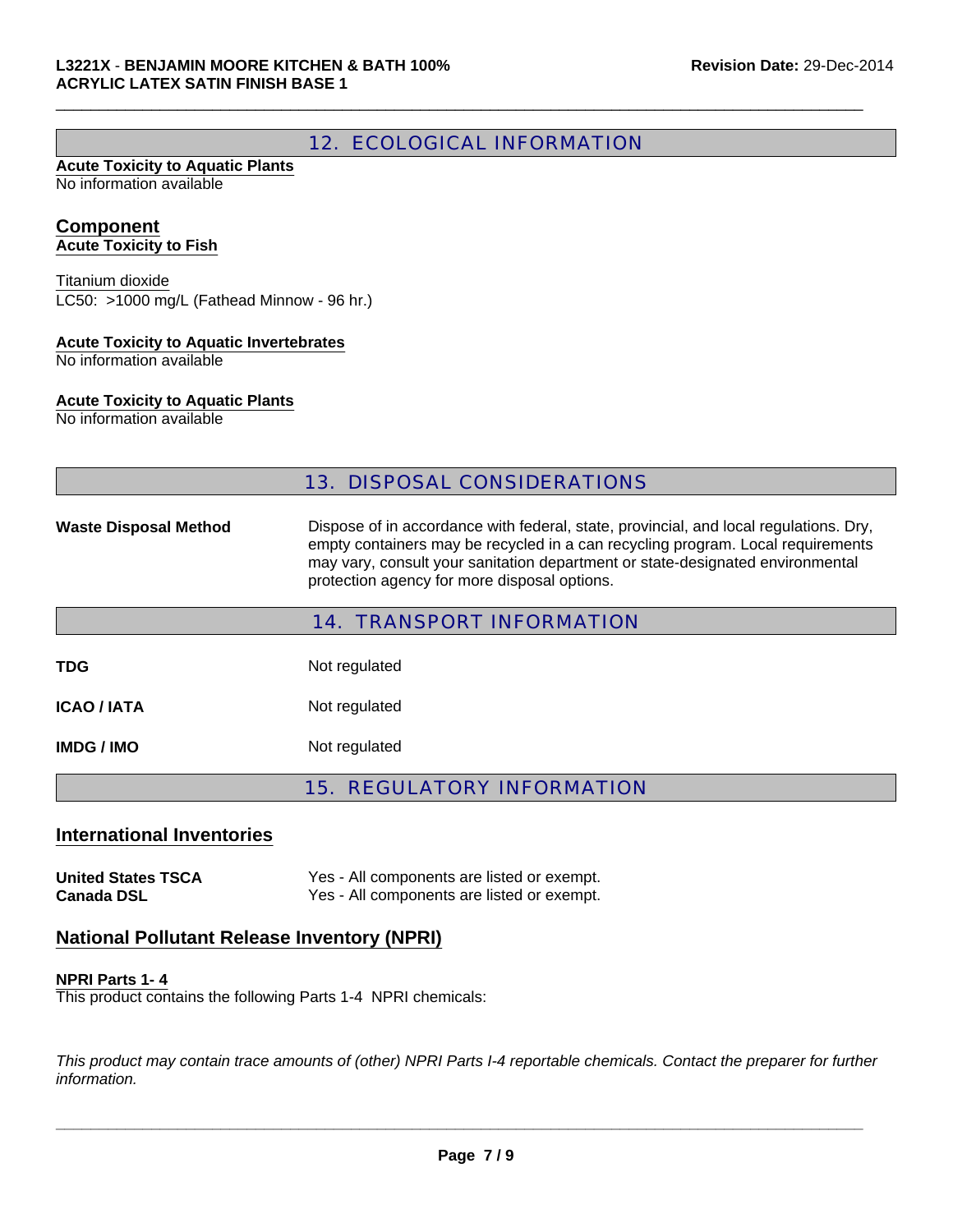## 15. REGULATORY INFORMATION

 $\Box$ 

#### **NPRI Part 5**

This product contains the following NPRI Part 5 Chemicals:

*This product may contain trace amounts of (other) NPRI Part 5 reportable chemicals. Contact the preparer for further information.*

#### **WHMIS Regulatory Status**

This product has been classified in accordance with the hazard criteria of the Controlled Products Regulations (CPR) and the MSDS contains all the information required by the CPR.

#### **WHMIS Hazard Class**

D2A Very toxic materials



# 16. OTHER INFORMATION

**WARNING!** If you scrape, sand, or remove old paint, you may release lead dust. LEAD IS TOXIC. EXPOSURE TO LEAD DUST CAN CAUSE SERIOUS ILLNESS, SUCH AS BRAIN DAMAGE, ESPECIALLY IN CHILDREN. PREGNANT WOMEN SHOULD ALSO AVOID EXPOSURE. Wear a NIOSH approved respirator to control lead exposure. Clean up carefully with a HEPA vacuum and a wet mop. Before you start, find out how to protect yourself and your family by logging onto Health Canada @ http://www.hc-sc.gc.ca/hl-vs/iyh-vsv/prod/paint-peinture-eng.php.

**Product Stewardship Department** Benjamin Moore & Co. 101 Paragon Drive Montvale, NJ 07645 855-724-6802

**Revision Date:** 29-Dec-2014

**Revision Summary** No information available

#### Disclaimer

**The information contained herein is presented in good faith and believed to be accurate as of the effective date shown above. This information is furnished without warranty of any kind. Employers should use this information only as a supplement to other information gathered by them and must make independent determination of suitability and completeness of information from all sources to assure proper use of these materials and the safety and health of employees. Any use of this data and information must be determined by the user to be in accordance with applicable federal, provincial, and local laws and regulations.**